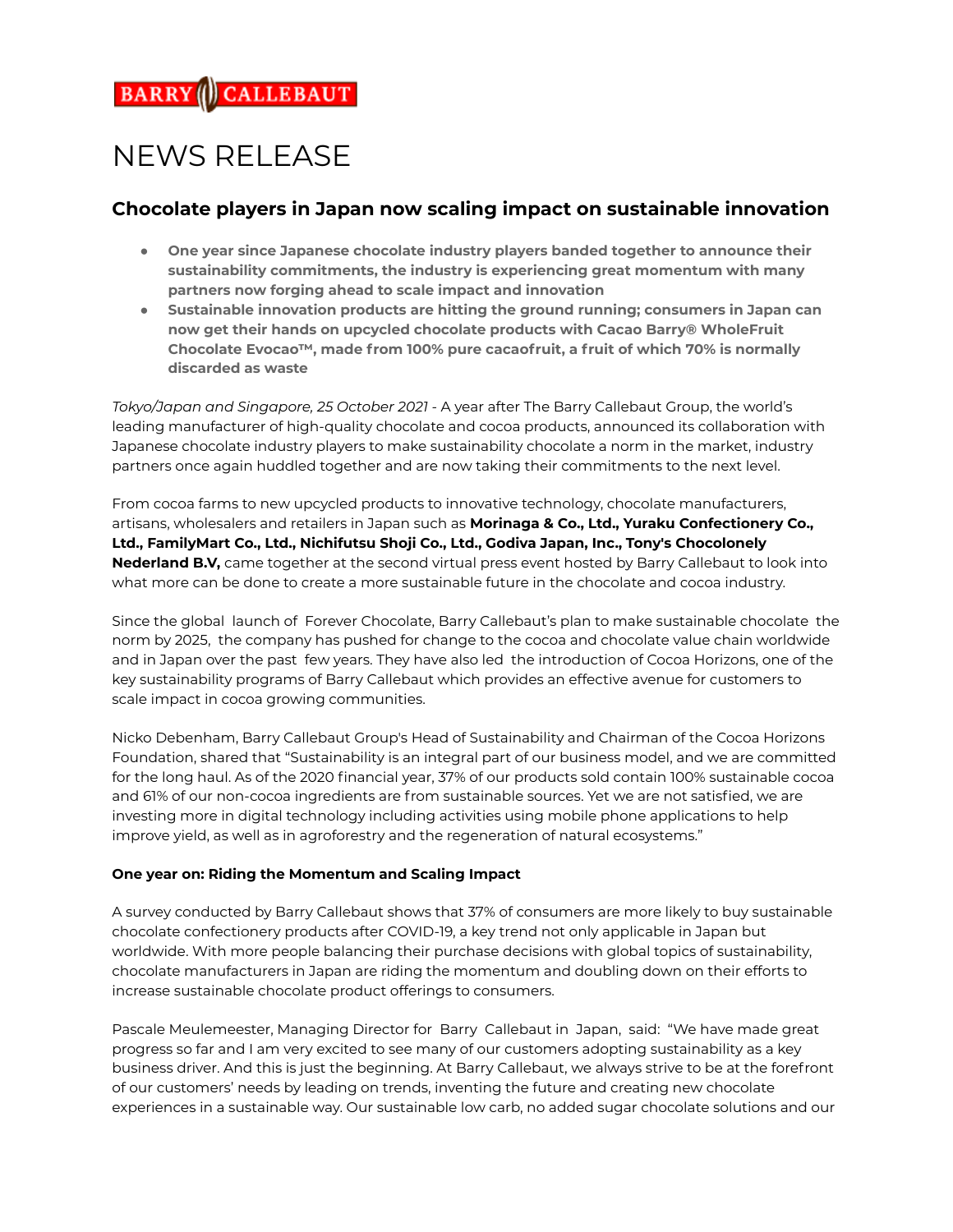#### **BARRY CALLEBAUT**

breakthrough innovation, Cacao Barry® WholeFruit chocolate and Cabosse Naturals ingredients, are great ways to meet consumers' increasing need for indulgent choices that are good for them and good for the planet."

Naoyoshi Tsukamoto, Director and Senior Managing Executive Officer of FamilyMart Co., said: "We have witnessed a growing demand for sustainable chocolate and a growing interest in people's health and well-being. That is why we decided to expand our range of low-carbohydrate sustainable products, which began with a few products last September, to include six sustainable low-carb products in October this year."

Machiko Miyai, Director and Managing Executive Officer of Morinaga & Co., Ltd. shared, "We are running campaigns on newspapers, websites and in shops to inform consumers about our aim to create chocolates that make the people who eat it, and produce it, and the planet happy. By March 2022, 50% of our chocolate will be made from sustainably-sourced cocoa. We want to appeal to Generation Z, who are very interested in sustainability, and make them feel that it is cool to buy and eat sustainable chocolate."

### **Consumers can now get their hands on upcycled chocolate products in Japan**

Consumers who report positive attitudes toward sustainable chocolate products often face difficulties to follow through with their wallets due to lack of access or awareness of the sustainable product offerings around them. The latest consumer insights survey conducted by Barry Callebaut revealed that more than one in two people in Japan consider sustainability an important factor when choosing a chocolate product, but nine in ten find it difficult to find sustainable products.

Since September this year, Japanese artisans have been able to get their hands on Cacao Barry® WholeFruit Chocolate Evocao™, made from 100% pure cacaofruit, a fruit 70% of which was previously discarded as waste. Yannick Chevolleau, Executive Chef, Chocolatier/Patissier of Godiva Japan, Inc., said: "WholeFruit chocolate presents a new and unique way of using both cacao pulp and chocolates. This is why I have a strong interest in both taste and technology. I believe that the development of products using WholeFruit chocolate will help to ensure that cocoa farming and producers will last forever."

Beyond chocolate, Chef Hiroyuki Emori from [MAISON](https://givree.tokyo/) GIVRÉE also introduced new ice creams and drinks made with cacaofruit pulp and cacaofruit juice, which was recently launched in Japan by Barry Callebaut as part of its Cabosse Naturals range. He said, "The possibility of cacaofruit enriching the applications beyond chocolate is limitless."

While businesses are ready to scale impact in sustainability actions, consumers are now also empowered and equipped to make purchase decisions that play a part in the global sustainability agenda.

\*\*\*

# *About Barry Callebaut Group ([www.barry-callebaut.com](https://www.barry-callebaut.com/en/group)):*

With annual sales of about CHF 6.9 billion (EUR 6.4 billion / USD 7.1 billion) in fiscal year 2019/20, the Zurich-based Barry Callebaut Group is the world's leading manufacturer of high-quality chocolate and cocoa products - from sourcing and processing cocoa beans to producing the finest chocolates, including chocolate fillings, decorations and compounds. The Group runs more than 60 production facilities worldwide and employs a diverse and dedicated global workforce of more than 12,000 people. The Barry Callebaut Group serves the entire food industry, from industrial food manufacturers to artisanal and professional users of chocolate, such as chocolatiers, pastry chefs, bakers, hotels, restaurants or caterers. The global brands catering to the specific needs of these Gourmet customers are <u>[Callebaut](https://www.callebaut.com/en-OC/homepage)®</u> and <u>[Cacao](https://www.cacao-barry.com/en-OC) Barry®, [Carma](https://www.barry-callebaut.com/en/artisans/carma)</u>® and the decorations specialist <u>[Mona](https://www.barry-callebaut.com/en/artisans/mona-lisa) Lisa</u>®.